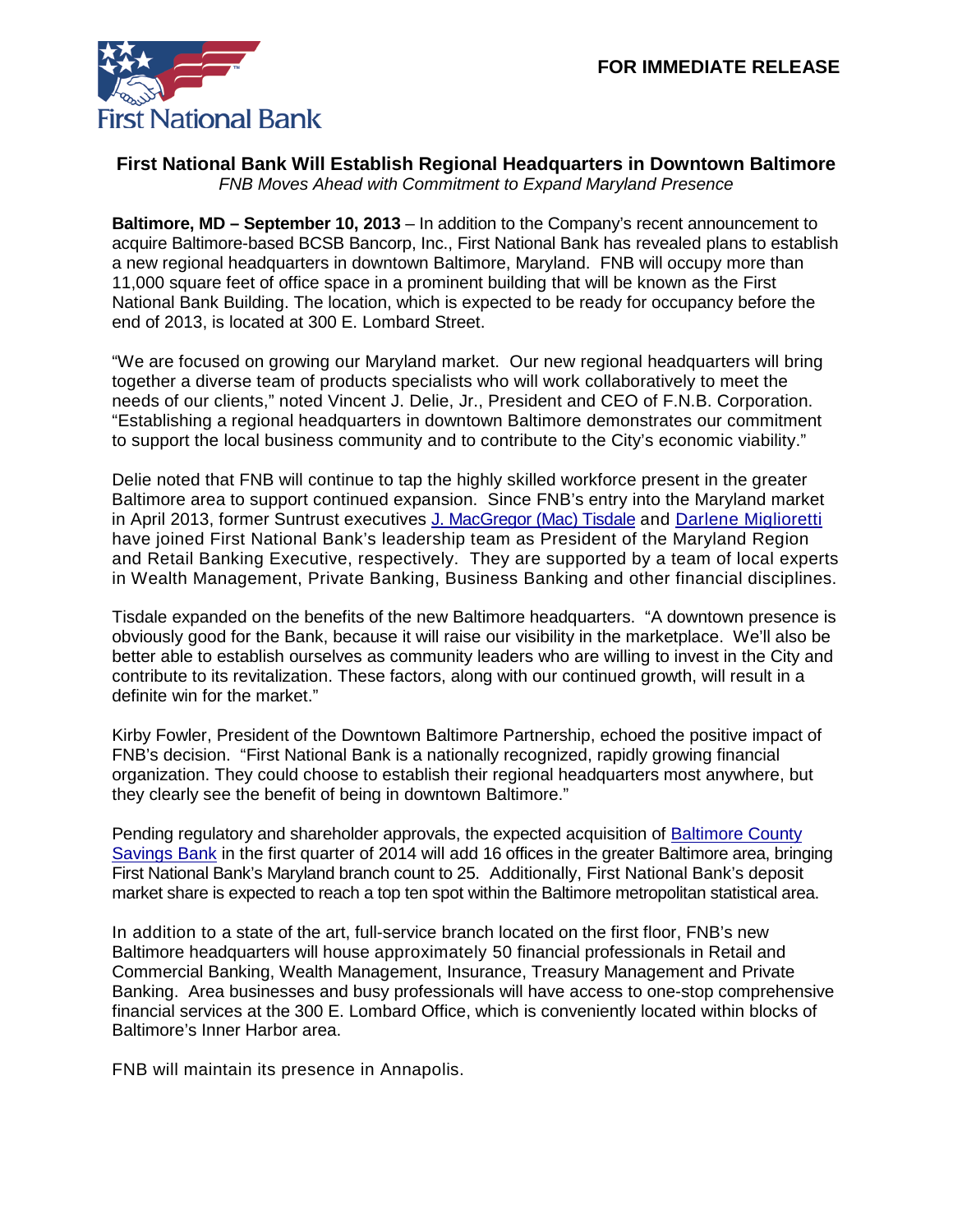

# **First National Bank Building rendering available.**

Contact Kathy Hammons, Manager, Communications & Public Relations 724-983-3303 or hammons@fnb-corp.com

## **About First National Bank of Pennsylvania**

[First National Bank of Pennsylvania,](https://www.fnb-online.com/) the largest subsidiary of F.N.B. Corporation (NYSE: FNB), has over 250 full-service locations in Pennsylvania, Ohio, Maryland and West Virginia. First National Bank has been recognized as a winner of six [2012 Greenwich Excellence in Banking](https://www.fnb-online.com/News/2013/February/February212013.aspx)  [Awards](https://www.fnb-online.com/News/2013/February/February212013.aspx) in the categories of Small Business Banking and Middle Market Banking, awards presented solely on the basis of client satisfaction.

## **About F.N.B. Corporation**

[F.N.B. Corporation](http://www.fnbcorporation.com/) (NYSE: FNB), headquartered in Hermitage, Pennsylvania, is a regional diversified financial services company operating in six states and three major metropolitan areas including Pittsburgh, PA, where it holds the number three retail deposit market share, Baltimore, MD and Cleveland, OH. The Company has total assets of \$12.6 billion and more than 250 banking offices throughout Pennsylvania, Ohio, West Virginia and Maryland. F.N.B. provides a full range of commercial banking, consumer banking and wealth management solutions through its subsidiary network, which is led by its largest affiliate, First National Bank of Pennsylvania. Commercial banking solutions include corporate banking, small business banking, investment real estate financing, asset based lending, capital markets and lease financing. The consumer banking segment provides a full line of consumer banking products and services including deposit products, mortgage lending, consumer lending and a complete suite of mobile and online banking services. F.N.B.'s wealth management services include asset management, private banking and insurance. The Company also operates Regency Finance Company, which has more than 70 consumer finance offices in Pennsylvania, Ohio, Kentucky and Tennessee.

The common stock of F.N.B. Corporation trades on the New York Stock Exchange under the symbol "FNB" and is included in Standard & Poor's SmallCap 600 Index with the Global Industry Classification Standard (GICS) Regional Banks Sub-Industry Index. Customers, shareholders and investors can learn more about this regional financial institution by visiting the F.N.B. Corporation web site at [www.fnbcorporation.com.](http://www.fnbcorporation.com/)

## **ADDITIONAL INFORMATION ABOUT THE MERGER AND WHERE TO FIND IT**

F.N.B. Corporation will file a registration statement on Form S-4 with the SEC. The registration statement will include a proxy statement/prospectus and other relevant documents with the SEC in connection with the merger.

SHAREHOLDERS OF BCSB BANCORP, INC. ARE ADVISED TO READ THE PROXY STATEMENT/PROSPECTUS WHEN IT BECOMES AVAILABLE AND ANY OTHER RELEVANT DOCUMENTS FILED WITH THE SEC, AS WELL AS ANY AMENDMENTS OR SUPPLEMENTS TO THOSE DOCUMENTS, BECAUSE THEY WILL CONTAIN IMPORTANT INFORMATION.

The proxy statement/prospectus and other relevant materials (when they become available), and any other documents F.N.B. Corporation and BCSB Bancorp, Inc. have filed with the SEC, may be obtained free of charge at the SEC's website at www.sec.gov. In addition, investors and security holders may obtain free copies of the documents F.N.B. Corporation has filed with the SEC by